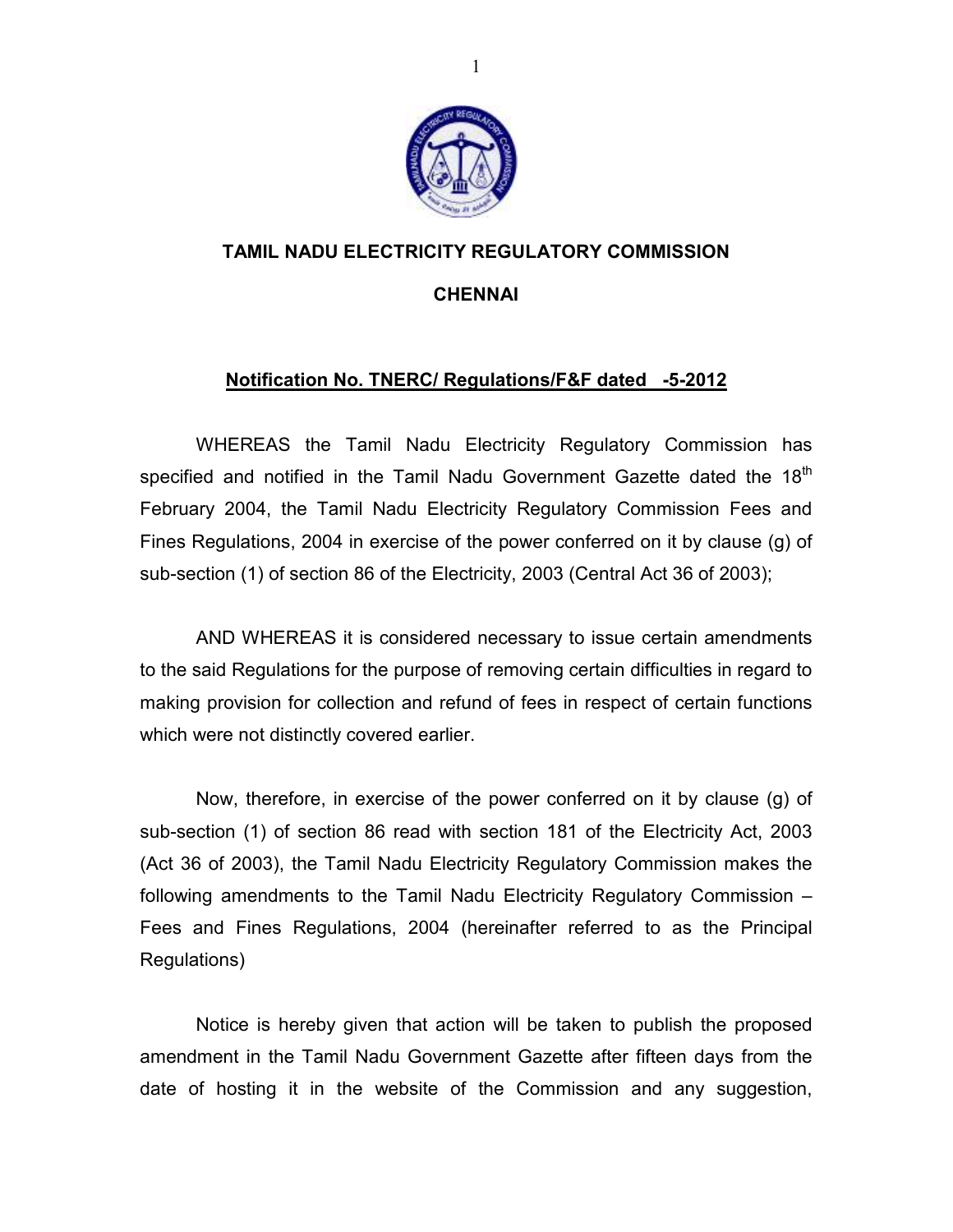modification or objection which may be addressed to the Secretary, Tamil Nadu Electricity Regulatory Commission, 19-A, Rukmini Lakshmipathi Road, Chennai – 600 008, before the expiry of the said date will be taken into consideration by the Commission.

## 1. Short Title and Commencement:

- (i) These Regulations may be called the Tamil Nadu Electricity Regulatory Commission Fees and Fines (Amendment) Regulations, 2012.
- (ii) They shall come into force from the date of its publication in the Government of Tamil Nadu Gazatte

# 2. Insertion of new Regulations 10 - :

After Regulation 9 of the Principal Regulations, the following regulation shall be inserted, namely

- "10. Payment or Refund of Fess in certain cases –
- (1) "Where the petitioner withdraws a petition before taking up the petition on file and numbering it, he shall be liable to pay such cost as the Commission may award besides all reasonable expenses incurred in processing the petition for admission and after deducting the same the balance amount of fees paid by the petitioner may be refunded to him.
- (2) Upon such withdrawal, the petitioner shall be precluded from filing any fresh petition in respect of such subject matter or part of the claim covered by such subject matter.
- (3) Where a writ petition is transferred by the High Court to the Commission for disposal in accordance with law or where the petitioner files a petition